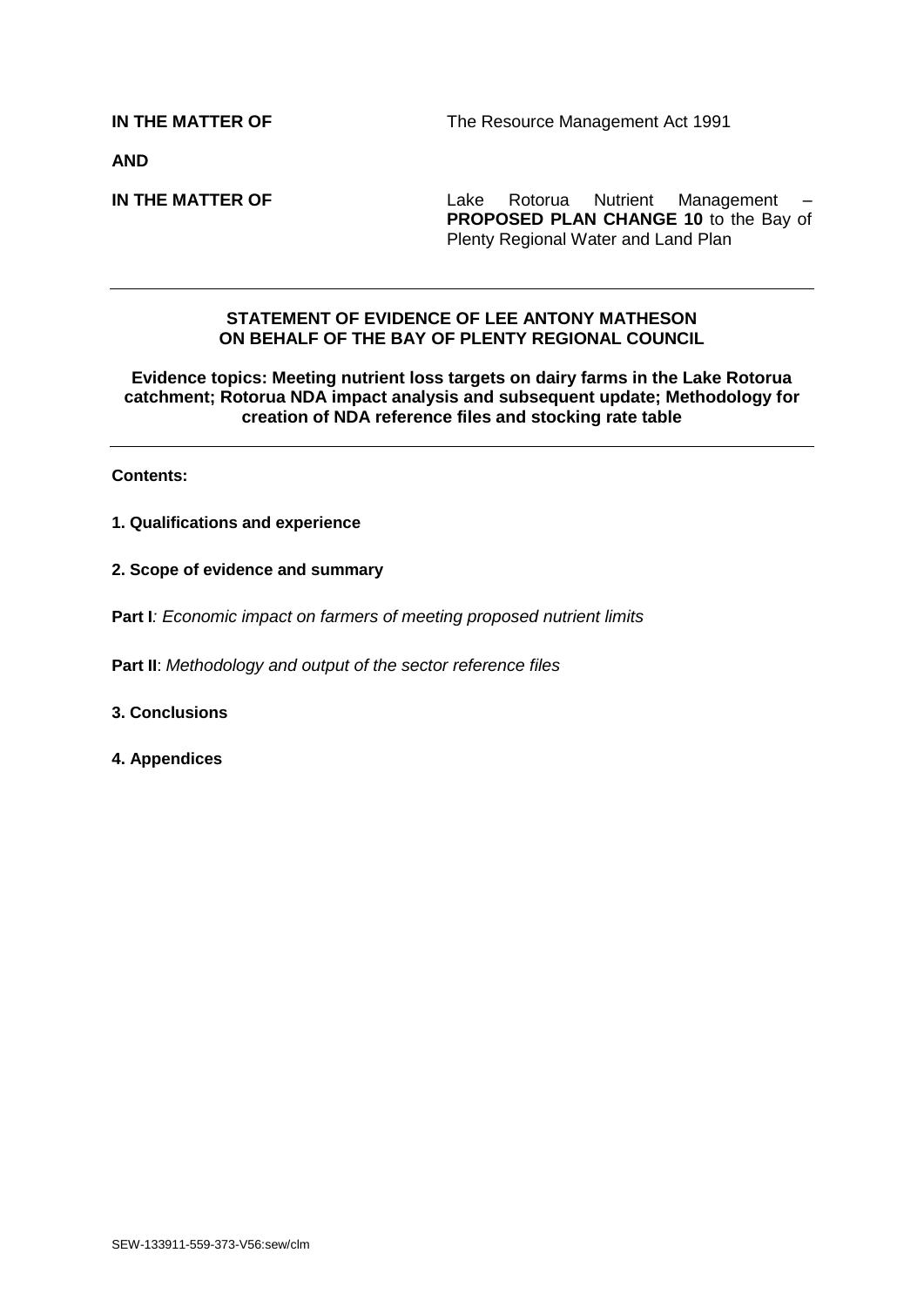# **Qualifications and experience**

- 1 My full name is **LEE ANTONY MATHESON**. I am a Director and Shareholder of Perrin Ag Consultants Limited, an advisory and consultancy business providing a range of services to the pastoral agricultural sector, and have been an employee of the company since August 2006, becoming a director in April 2008.
- 2 Prior to this I was employed by the ANZ Bank and The National Bank of New Zealand as an interest rate trader.
- 3 My area of expertise is financial analysis and modelling, profitable nutrient management and farm business management. In addition to the provision of project-based agribusiness advisory, I also hold direct executive management authority for a number of dry stock and dairy farming operations (c. 4,700ha) in the greater Rotorua region.
- 4 I have been extensively involved in completing analysis on the economic impact of nutrient limits on pastoral farming business in a number of catchments within the North Island of New Zealand, evaluating the extent of potential farm system change required to meet nutrient limits and working with farmers to identify appropriate mitigations to reduce diffuse and point-source nutrient losses from their farm systems.
- 5 I have the following qualifications: Bachelor of Applied Science (Rural Valuation and Management) with First Class Honours (Plant Science) and an Advanced Certificate in Sustainable Nutrient Management in New Zealand Agriculture from Massey University. I am a Registered Member of the New Zealand Institute of Primary Industry Management. I also hold a Diploma in Financial Services from the Australian Financial Markets Association and have completed the OneFarm Governance Advisory Training Programme.
- 6 Since the introduction of nutrient limits within the Rotorua Lakes catchments, starting with Rule 11, I have worked with farmers, industry good organisations and regional government in both projects and individual engagements that:
	- (i) Estimated historic and current root-zone nutrient losses from farm systems;
	- (ii) Identified the likely individual and sector impact of proposed nutrient limits on the operating performance of affected farming operations;
	- (iii) Identified the potential capacity of existing farm systems to reduce nutrient losses while minimising negative economic impact;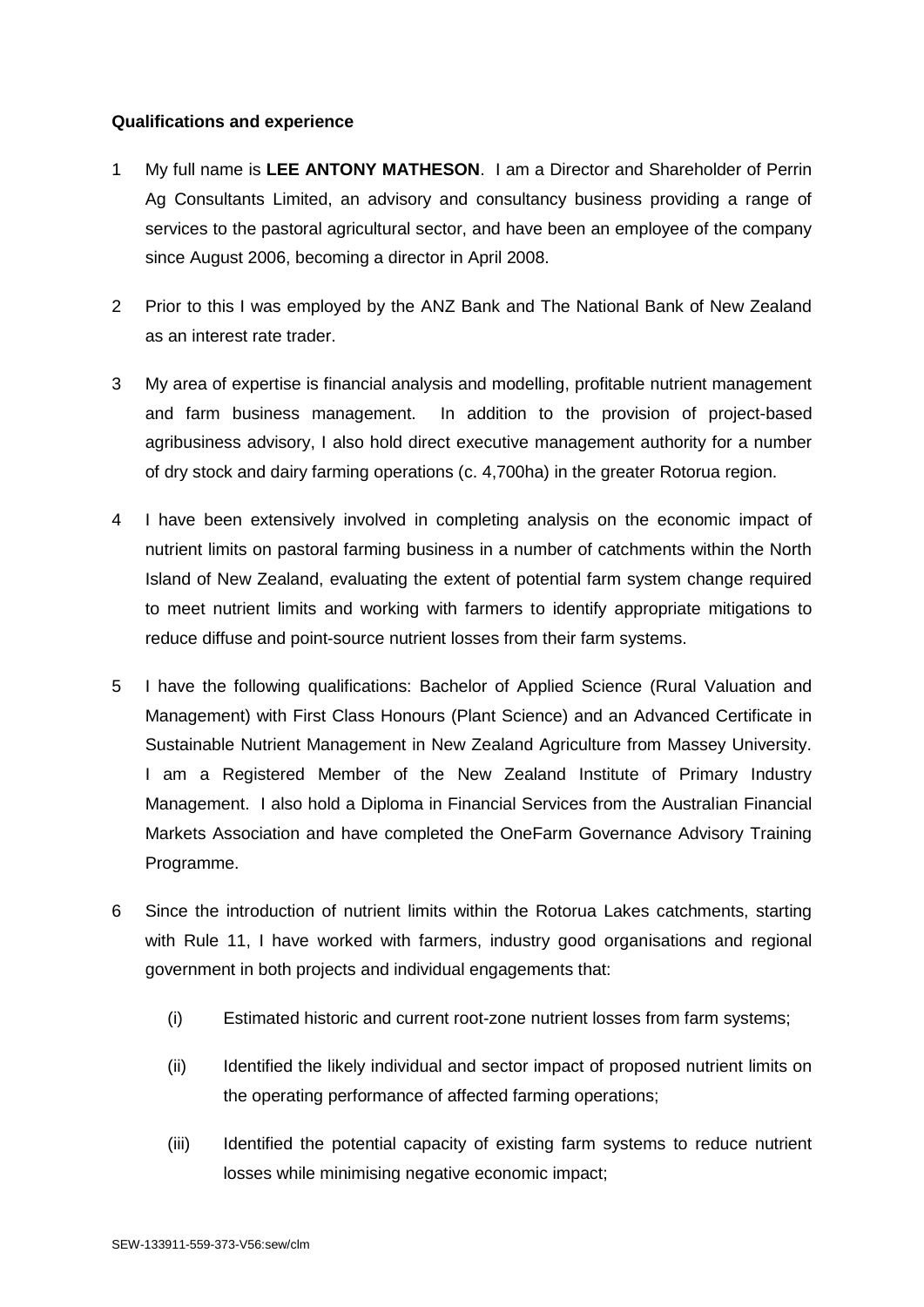- (iv) Modelled least cost farm system changes (dairy and non-dairy) and calculated their subsequent impacts on farm nutrient losses;
- (v) Provided technical support for proposed frameworks within the relevant rules designed to manage the basis risk associated with the ongoing evolution of the OVERSEER® software used to predict root zone nitrogen losses
- 7 Our firm is also one of the approved Land Use Advisory service providers for the Bay of Plenty Regional Council. I have also provided expert advice to the Rotorua Land Technical Advisory Group (Land TAG), the Stakeholder Advisory Group (StAG) and the Lake Rotorua Incentives Board (LRIB).
- 8 I have presented evidence at three consent hearings for proposed land use change within nutrient limited Rotorua lakes and have written two reports on the expected farm gate economic impact from reducing nitrogen losses from pastoral farming systems in the Lake Rotorua catchment.
- 9 I have read the Expert Witness Code of Conduct set out in the Environment Court's Practice Note 2014 and I agree to comply with it. I confirm that the issues addressed in this statement of evidence are within my area of expertise, except where I state I am relying on the specified evidence of another person. I have not omitted to consider material facts known to me that might alter or detract from my expressed opinion.

## **Scope of Evidence and Summary**

- 10 My evidence concerns two main areas of interest. The first is the impact that meeting nutrient loss targets will have on affected farm businesses (Part I). The second is methodology and output behind the creation of the sector reference files proposed in PC10 to manage the basis risk associated with OVERSEER® version change on the nominal nitrogen discharge allowances (NDA) allocated to farm properties within the Lake Rotorua catchment (Part II).
- 11 I summarise my conclusions for Part 1 (*Economic impact on farmers of meeting proposed nutrient limits*) at paragraph 21 below. My conclusions for Part II (*Methodology and output of the sector reference files)* are summarised at paragraph 57 to 59. My overall conclusions are set out in paragraph 60 to 66.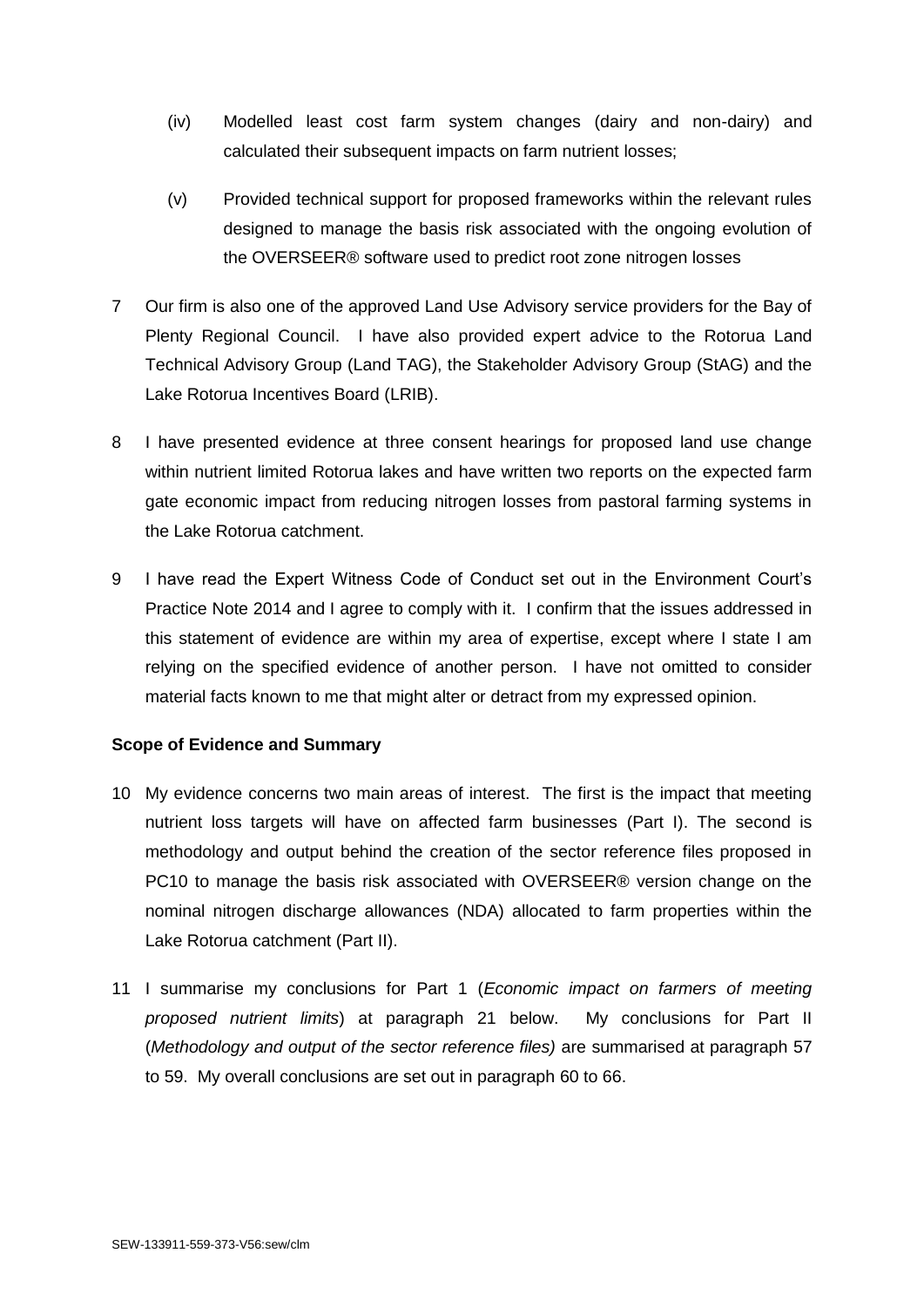### **PART I.** *Economic impact on farmers of meeting proposed nutrient limits*

- 12 Reducing nitrogen losses in existing pastoral farms essentially requires changes that reduces the cycling of N that occurs in pastoral systems, particularly N that is "lost" from the system through biological inefficiency.
- 13 Some of these applicable mitigation strategies can result in an accompanying improvement in farm financial performance, but invariably it appears to be farm systems that have lower levels of productivity that have the greatest capacity to reduce whole system N losses while maintaining or increasing underlying profitability. However, where farms already utilise N efficiently, system changes to reduce N losses typically result in losses in farm profitability.
- 14 Earlier work commissioned by the Bay of Plenty Regional Council (BOPRC) and the Lake Rotorua Primary Producers Collective in 2012 (Farmer Solutions Project) had identified that farmers within the Lake Rotorua catchment had the capacity to significantly reduce nitrogen losses from their farm systems utilising both land management and land use change options. This was estimated to come at a significant cost to those farm systems, although targeting productivity gains as a means to offset "costs" was deliberately excluded from the analysis. This analysis had also not directly considered the extent of N loss savings required when considering farmer capacity to reduce N losses; rather it had looked at how much N loss might be achieved if farmers had sufficient "incentive" to change.
- 15 In 2014, Perrin Ag Consultants were engaged by the BOPRC to analyse the financial implications, as measured by operating profit (earnings before interest and tax, EBIT) of the draft NDA levels proposed by the BOPRC and the Stakeholder Advisory Group (StAG) at an individual farm level (Rotorua NDA Impact Analysis: Phase 1 Project, 2014, [www.rotorualakes.co.nz/vdb/document/736\)](http://www.rotorualakes.co.nz/vdb/document/736).
- 16 The terms of reference specifically required the use of EBIT as the measure of financial impact, primarily because operating profit provides an excellent indicator of the financial resilience of a farm system to N loss restrictions. Changes in operating profit will clearly have differing implications for farm businesses, based on their individual balance sheet configuration and the extent of commitments on their business that fall outside of the operating profit measure. Expanding the financial analysis to an NPAT (net profit after tax) level would have been useful in providing stakeholders and the wider community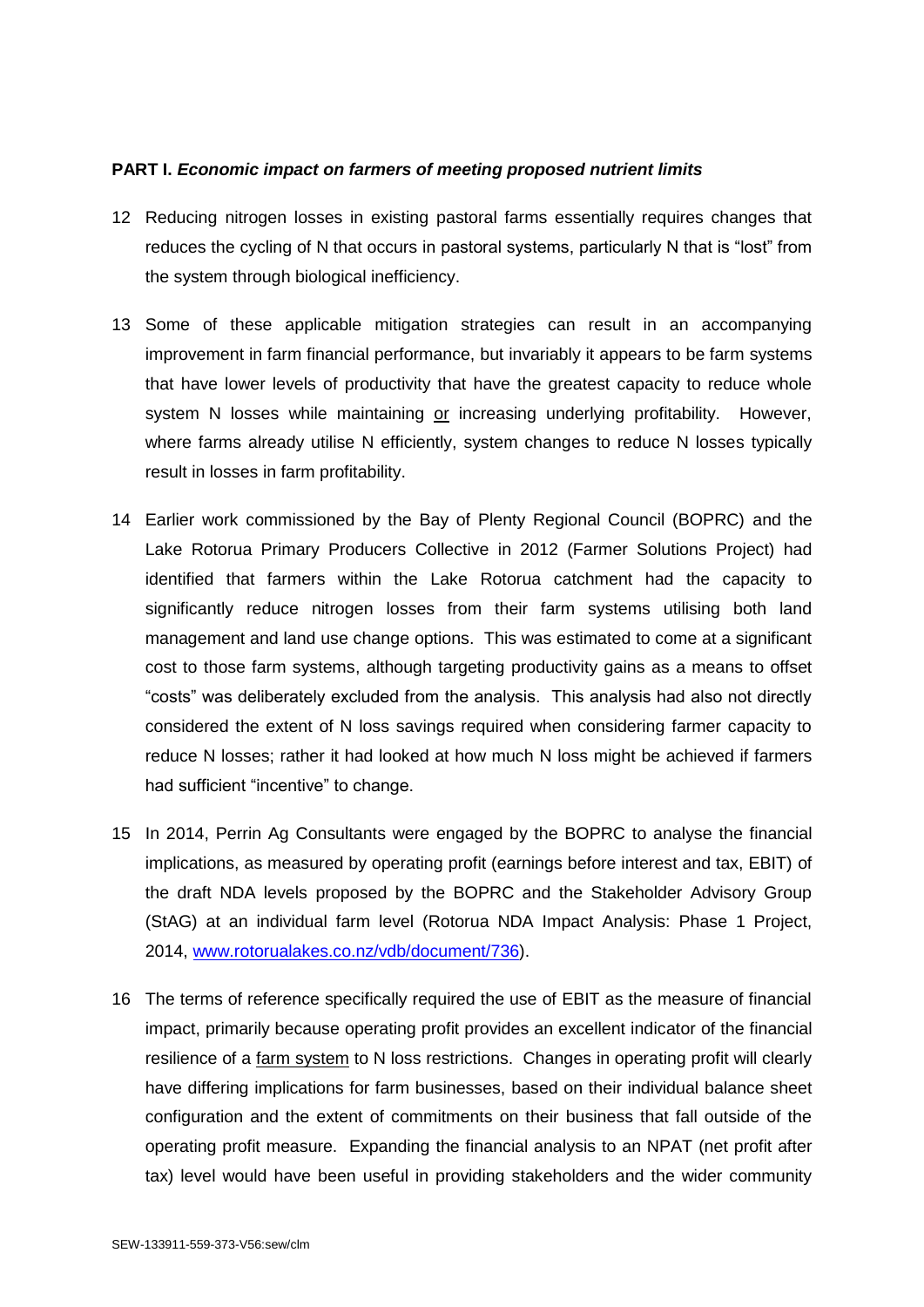about the impact of proposed limits might have on individual [existing] businesses and therefore short[er]-term transition costs. However, when looking at the medium to longer term financial impact of N limits on farming systems within the catchment, irrespective of current or future ownership, EBIT is a preferable measure to consider.

- 17 This analysis was completed using a range of hypothetical and real farm case studies that were deemed to be illustrative of farms within the Lake Rotorua catchment. The case study farms were modelled in Farmax and Overseer® software to determine how operating profitability changed as farmers made realistic decisions to optimise their farm systems in a restrictive N loss environment. This included productivity gains considered realistic in the best professional judgement of the authors.
- 18 The draft report was externally peer reviewed by five nominees of both of the commissioning entities (BOPRC & StAG), the two main pastoral farming sector industry good bodies (DairyNZ, Beef+Lamb NZ) and Federated Farmers. The feedback and input from the review process was addressed (where this fell within the original terms of reference) within the released version of the report.
- 19 The analysis from this study was then reviewed in January 2016 (Update of the NDA Impact Analysis, 2016) in the context of the NDA allocation methodology proposed in the draft plan change and potential changes in medium term outlook for farm output and input prices and updated to Overseer v.6.2.0.
- 20 The basis for this review was two-fold. It was considered important to ascertain whether or not the extent of mitigations originally considered for "typical" farm systems in the Lake Rotorua catchment were sufficient to meet the draft "sector range" allocation framework. In addition, in light of the extreme volatility in milk price experienced by the dairy sector since the initial study, as well as cyclically high prices for red meat and wool, it made sense to review the product pricing assumptions used to assess the economic impact of farmers actively altering farm systems to lower diffuse nutrient losses.

## *Conclusions Part 1*

- 21 In summary, the main findings from this combined body of work were:
	- (i) Farming under a restricted nitrogen loss regime, like that proposed for the Lake Rotorua catchment, is likely to have differing financial impacts across farms and farm systems.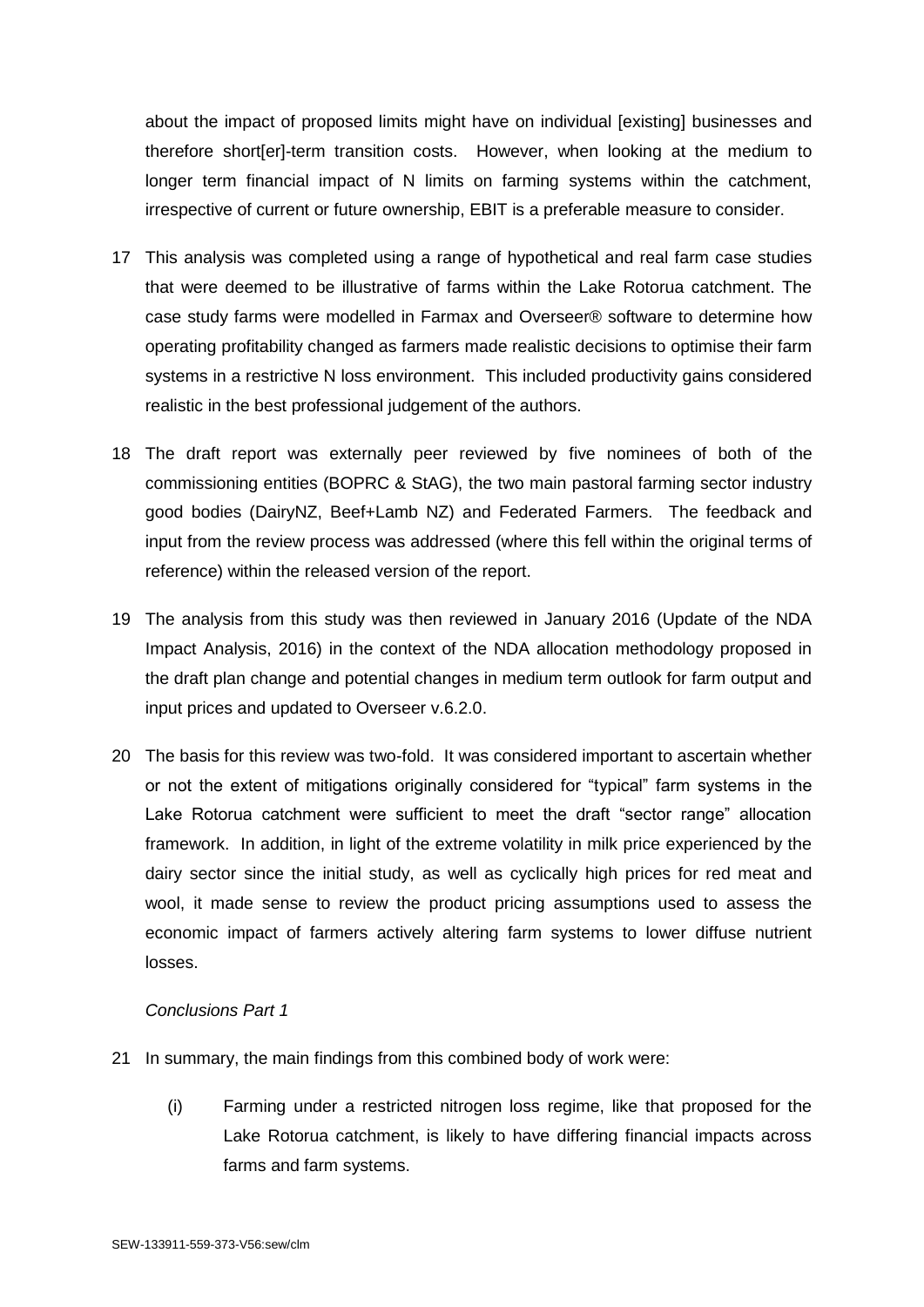- (ii) The ability to lift farm productivity in response to the need to mitigate N losses is a key factor in the extent of any [negative] financial impact on farm systems. As a result, N efficient/highly productive farm systems are more likely to be [negatively] impacted by a reduction in allowable farm gate N losses.
- (iii) Dairy farms will likely need to rely on a combination of lower annualised stocking rates, improved per cow milk solids production and replacing high N feed and high N loss feed with low protein alternatives to reduce N losses. Most of the case studies experienced some degree of decline in operating profit (EBIT) in reaching the proposed limits.
- (iv) Dry stock farms should firstly eliminate the use of N fertiliser where it is deemed to be unprofitable and then eliminate/reduce winter cropping to lower N losses. After that maximising meat, wool and feed sold off farm from the available feed and/or shifting feed used for livestock maintenance into more N efficient livestock classes are key strategies. However, the extent to which these changes resulted in profit increasing, decreasing or remaining unchanged relied heavily on the relative profitability of the various enterprises and their mix in the system. This is because of the variability in both N losses and profitability from the numerous livestock farming systems utilised within non-dairy pastoral farming operations. Beef cattle tend to result in higher N leaching than sheep or deer, breeding operations tend to result in higher relative N leaching than finishing systems and dairy support activity tends to result in higher leaching than most other livestock systems. All have differing levels of profitability, which can vary significantly from year to year depending on underlying market conditions. As a result, the complexity of non-dairy pastoral farming systems makes identifying the definitive financial impact of N limits on the sector extremely difficult.
- (v) It is important to recognise how the changes in the prices of inputs and outputs associated with a mitigation strategy can alter the perceived and actual financial impacts of meeting N loss targets. When output prices are low, the financial impact of lowering production reduces. For example, the financial impact of implementing mitigations that lower milk production is, on a marginal basis, lessened when milk prices are low i.e. the opportunity cost is reduced. Likewise, when input prices are high, reducing their [inefficient] use improves the cost structure of the business. This can regularly be observed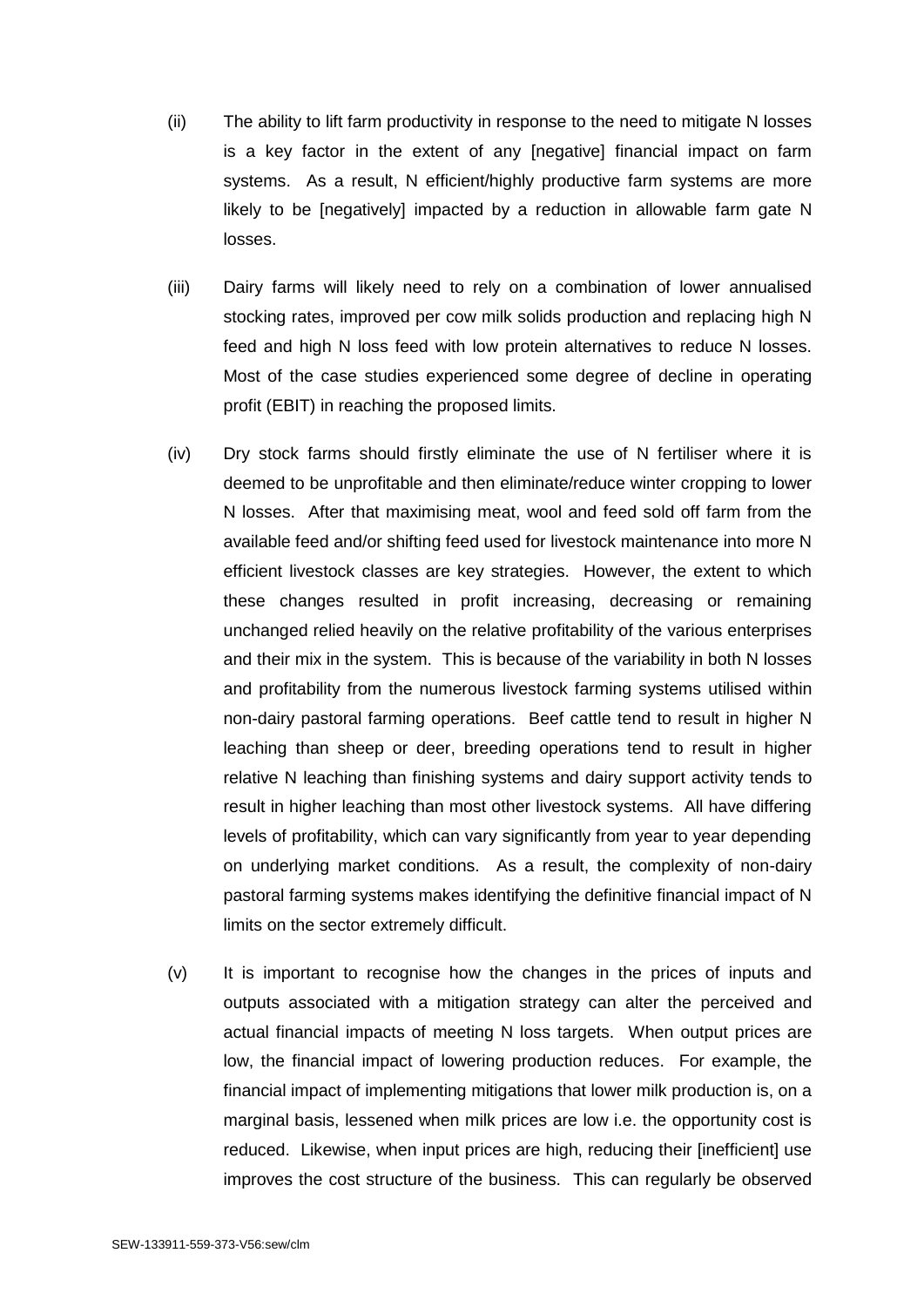in the normal functioning of the various farming sectors; low milk prices resulted in farmers reducing costly feed inputs, resulting in lowered milk production, but improved profitability and when urea prices exceeded \$800/t, fertiliser N use on farms reduced significantly The converse obviously applies. Increasing sheep:cattle ratios to lower N losses has a negative financial impact when beef prices are high and lamb/wool prices are low. The requirement to lower N losses is not, in of itself, the sole determinant of a farm business's financial health, but it will potentially limit the ability of a farm system to change in response to changes in market prices in order to maximise profitability.

(vi) The combination of OVERSEER® version change and the sector range allocation subsequently notified in PC10 is likely to require some dairy and dairy support farms to make system/land use changes beyond that extent originally envisaged by BOPRC and StAG back in 2014 based on the N loss reduction limits analysed in the original NDA Impact Analysis study. This is consistent with the average dairy farm sector reduction having been set at 35.3% (see [http://www.boprc.govt.nz/media/508998/n-lake-rotorua-nutrient](http://www.boprc.govt.nz/media/508998/n-lake-rotorua-nutrient-management-plan-change-10-version-4-for-notification-29-february-2016-copy.pdf)[management-plan-change-10-version-4-for-notification-29-february-2016](http://www.boprc.govt.nz/media/508998/n-lake-rotorua-nutrient-management-plan-change-10-version-4-for-notification-29-february-2016-copy.pdf) [copy.pdf\)](http://www.boprc.govt.nz/media/508998/n-lake-rotorua-nutrient-management-plan-change-10-version-4-for-notification-29-february-2016-copy.pdf) versus an analysed reduction of 25% in the 2014 Perrin Ag report.

#### **PART II. Methodology and output of the sector reference files**

- 22 The rationale behind the use of reference files to manage the impact of OVERSEER version change on nitrogen discharge allocations is covered by the evidence of Park.
- 23 Perrin Ag Consultants Ltd was engaged by the BOPRC in 2015 to create dairy and drystock sector reference files for the purposes of managing OVERSEER version change on the PC10 nitrogen discharge allowances.
- 24 As described in the evidence of MacCormick, a number of iterations of reference files were developed by Perrin Ag between August 2015 and December 2016 in response to managing bugs in the OVERSEER software and submissions to PC10.
- 25 Initially the reference files were designed to represent the average per ha 2032 discharge of the range in N losses associated with each sector as determined by the dual range allocation method. On this basis, the models, whilst utilising a hypothetical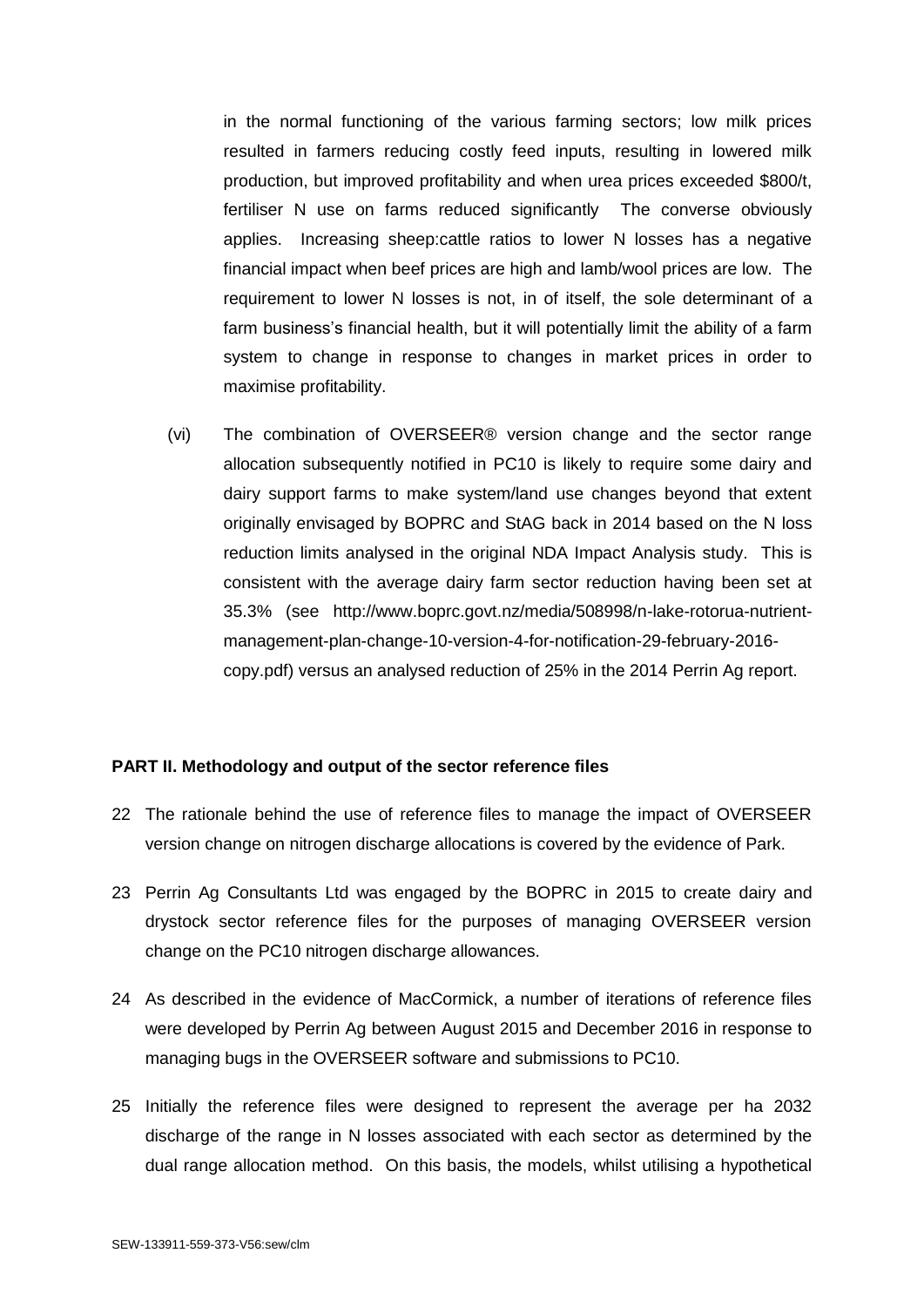block set-up that was representative of the geo-physical characteristics of the Rotorua catchment (see below), were intended to be both physically and financially feasible – to some extent providing a "proof-of-concept" of viable farming enterprises operating within the limits of an the relevant sector average 2032 NDA.

- 26 After initial submissions on PC10 were received, new reference files were designed to be representative of the "average" benchmarked dairy and dry stock farming systems as they would have been during the Rule 11 benchmarking period (2001-2004), both in terms of farm system and average per hectare N discharge. The primary objective of this change was to create reference files that tracked the average benchmarked sector losses through OVERSEER versions as closely as possible.
- 27 In all cases, the reference files were created using the same basic methodology. Full methodology, model parameters and output is presented in three reports: "Methodology for creation of NDA reference files and stocking rate table" (Perrin Ag, August 2015), "Methodology for and output from revision of NDA reference files and stocking rate table" (Perrin Ag, February 2016), "Methodology for and output from further revision of NDA reference files" (Perrin Ag, December 2016).

#### Original reference files – sector average 2032 NDA

- 28 Reference files for two 100ha hypothetical properties- a drystock farm and a dairy farm, were created in a stand-alone version of Overseer 6.2.0, provided by AgResearch.
- 29 The block set-up in each of the files consisted of blocks totalling 100ha of effective area, comprising the soil, rainfall and slope combinations that proportionally represents the benchmarking data within the catchment. Geophysical data for these blocks was supplied by the BOPRC.
- 30 These discrete management blocks were each allocated to one of 12 broader geophysical zones for the purposes of allocating pasture growth potential and subsequently relative productivity.
- 31 Baseline status quo models of representative dairy and dry stock farming operations for all of these geophysical zones had previously been developed in Farmax, based on actual farming enterprises within these same zones, for the farm level component of the recently completed Rotorua N-reduction economic impacts project that is referred to in Parsons *et al* (2015). As a result, validated potential pasture growth curves existed for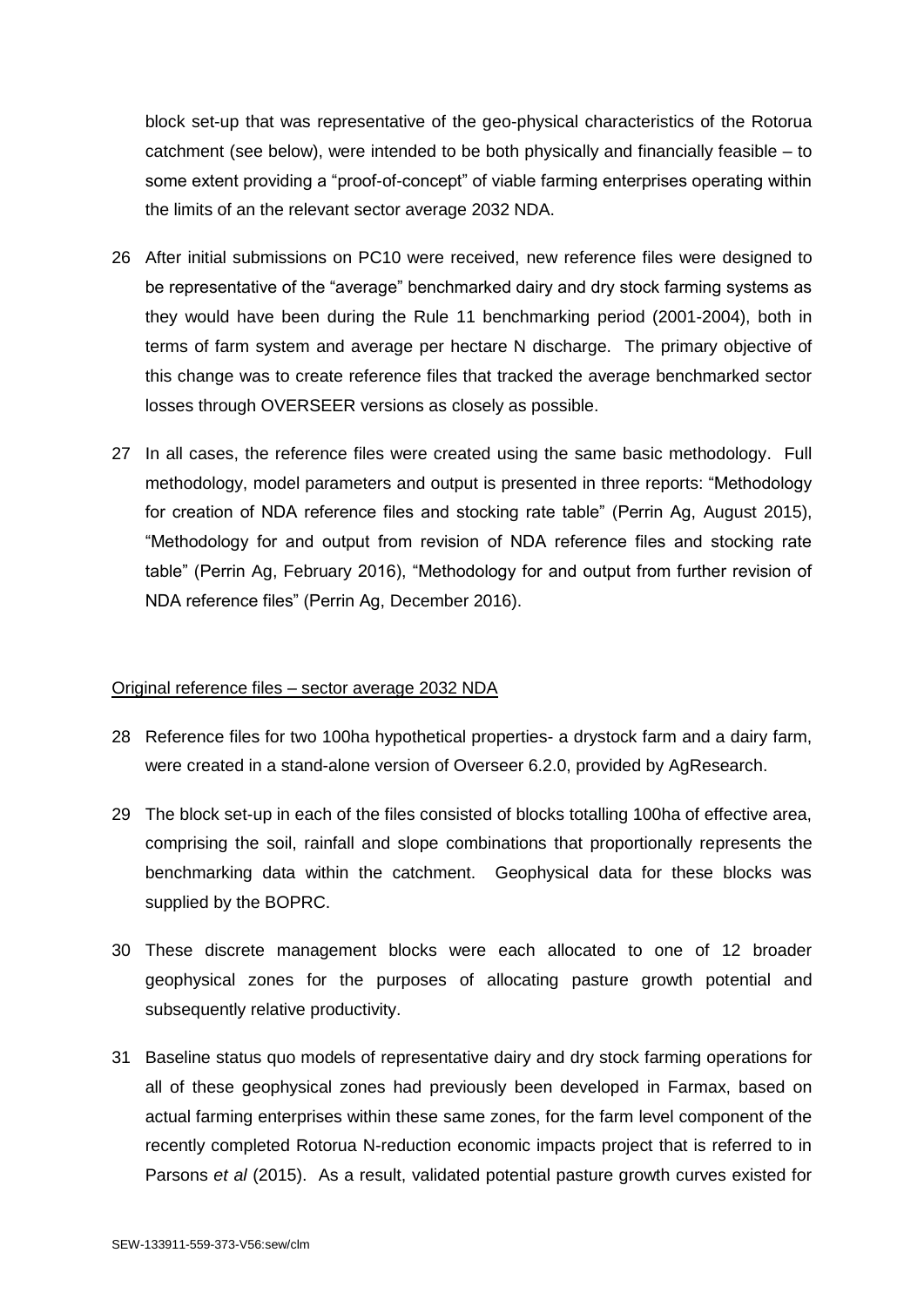all of the relevant geophysical zones that had dairy activity. In combination with the validated potential drystock pasture growth curves for five geophysical zones, pasture growth potential for the balance of the geophysical zones had been calculated, through interpolations based on the observed relativity between actual pasture growth due to soil type, rainfall, slope class and soil fertility (assuming dairy land typically had a higher average level of fertility versus drystock land).

- 32 An average potential pasture growth curve was then able to be estimated for both the dairy and drystock sectors, weighted by the relative proportionality of each geophysical zone among each sector in the catchment.
- 33 Pasture growth potential was then used to determine the level of relative productivity between blocks required to be utilised in the OVERSEER model.
- 34 Feasible Farmax models were then created for both the sector reference files, utilising their respective weighted average pasture growth curves to set the pasture productivity limit. The modelled systems were designed to:
	- (i) reflect a requirement to minimise the less-well understood and complex functionality within OVERSEER; and
	- (ii) represent systems that were deemed likely to be economically viable for an average efficient farmer in 2032.
- 35 Both factors require a degree of professional judgement and the author readily accepts that different systems could be designed by others that could equally achieve the targeted mid-points of the allocation range, depending on the specific interpretation of these two "constraints".
- 36 Cost and revenue assumptions used for forecasting the financial performance of the farm systems in Farmax were primarily based off the relevant industry databases (DairyBase, B+LNZES surveys) and medium term revenue expectations
- 37 The feasible files were then replicated in Overseer in order to generate nitrogen losses. A number of iterations of stock classes, stock performance levels, N fertiliser usage and the area of silage harvest and fed back out were undertaken in order to create viable farm systems that come close to the desired sector range mid-points. These averages were 64.53 kg N/ha for the dairy sector and 25.59 kg N/ha for the drystock sector (OVERSEER Version 6.2.0).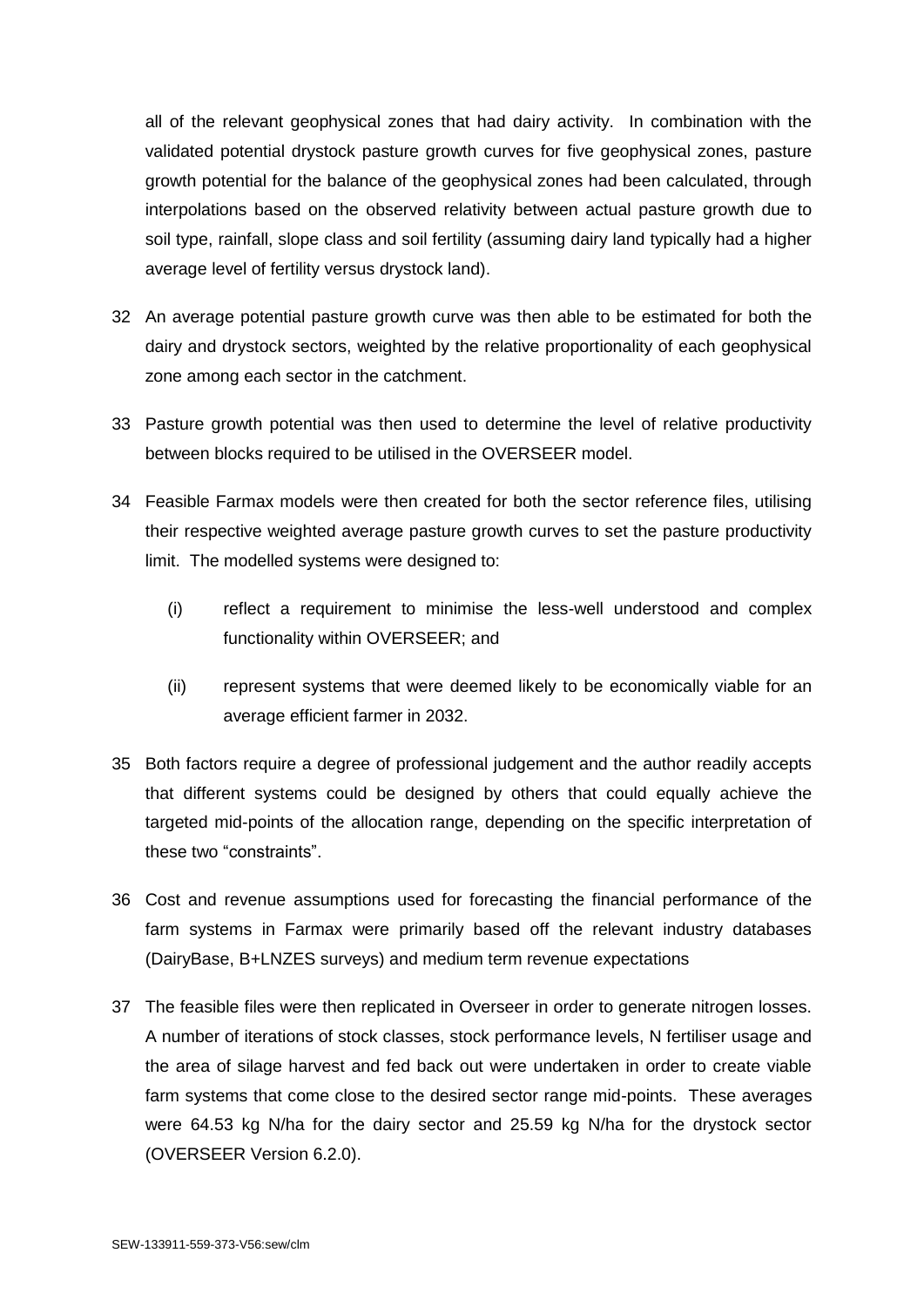- 38 With the pasture growth potential essentially forming a fixed constraint to the models, it was not necessarily possible to achieve the exact range mid-point.
- 39 For the dairy file, annual nitrogen leaching was estimated in Overseer 6.2.0 at 6,469kg N, versus the "target" of 6,453kg N - a variance of +0.25%. Annual profitability was calculated in Farmax (at a \$5.50/kg MS milk price) at \$1,286/ha.
- 40 For the drystock file, annual nitrogen leaching was estimated in Overseer 6.2.0 at 2,624kg N, versus the "target" of 2,559kg N - a variance of +3.2%. Annual profitability was calculated in Farmax at \$234/ha.

### Revised reference files – sector benchmark average

- 41 For the post-notification revision of the reference files, the immediate previous versions of reference files were migrated to OVERSEER Version 6.2.3 by BOPRC staff and the block setup (designed to be representative of the geo-physical make-up of the Lake Rotorua catchment) modified by BOPRC to account for a bug identified in OVERSEER Version 6.2.2 regarding the treatment of dairy effluent when applied to less than 100% of an OVERSEER block and a requirement to include cropping activity in the new reference files.
- 42 BOPRC staff then supplied Perrin Ag with sector average farm input data extracted from all the 2001-2004 benchmark files held on file by the BOPRC to provide the basis for the development of the reference files and key input parameters.
- 43 For the dairy sector this related to all of the dairy OVERSEER® files they had on record (21 farms representing 89 % of the dairy area). For the drystock sector the data was extracted from 12 large drystock properties geographically spread throughout the Lake Rotorua Catchment (12 farms representing 41 % of the drystock area).
- 44 Feasible 100ha Farmax models once again created for each of the dairy and dry stock sector reference files, utilising, as a starting point, the same weighted average pasture growth curves used to create the original reference files and the specific farm input data supplied by the BOPRC. However, the modelled systems were ultimately to be designed to:
	- (i) reflect the farm system components and performance levels of the average dairy and dry stock farm during the Rule 11 benchmarking period;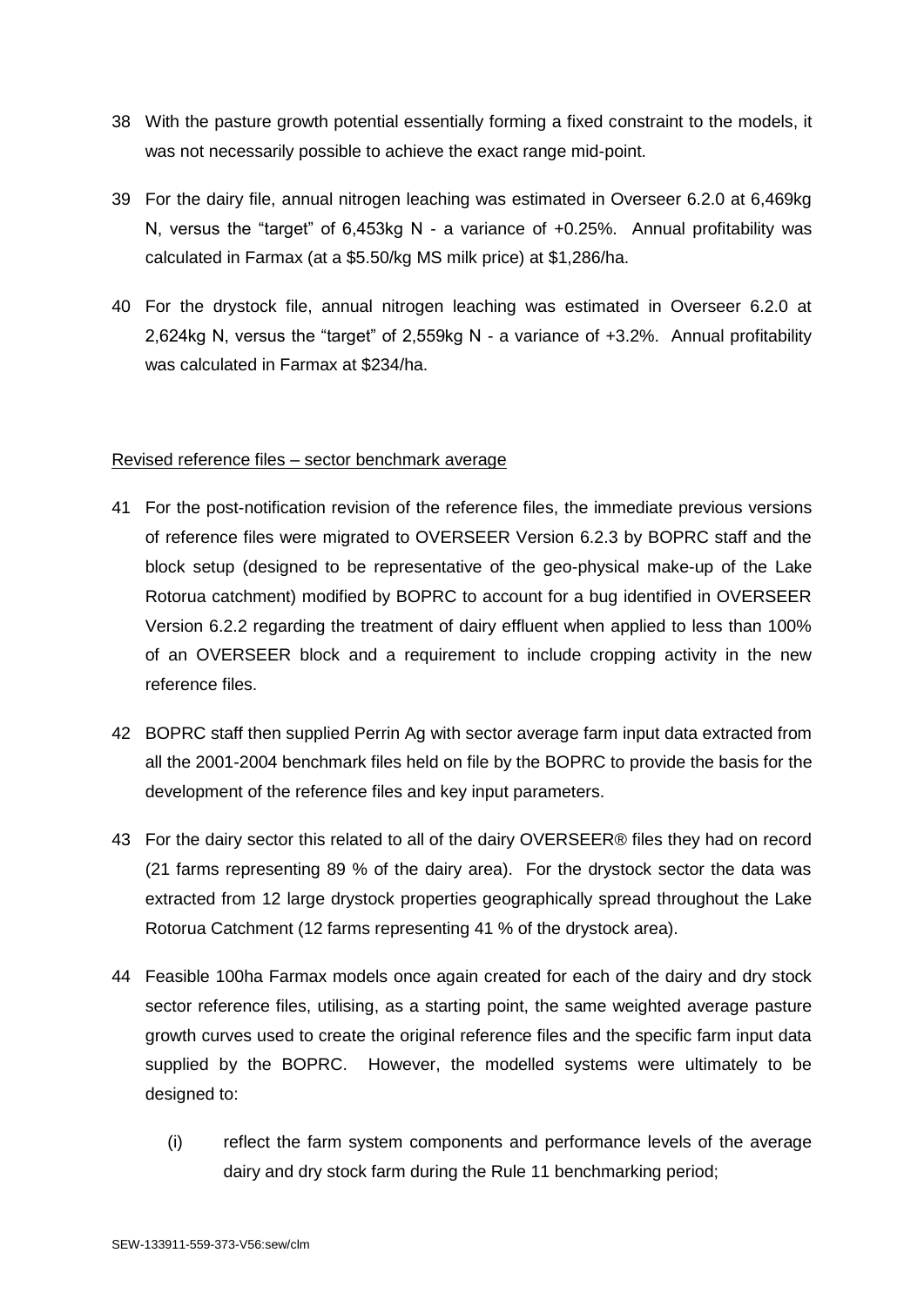- (ii) be structured in the same way as the typical benchmarking file i.e. utilise the same data input fields as used for benchmarking;
- (iii) generate N losses that were in line with the average farm area discharges from the benchmarking period as expressed in OVERSEER 6.2.3. These were 95.86kg N/ha/year for the dairy sector and 34.67kg N/ha/year for the dry stock sector.
- 45 The "average" farm system inputs, as with the geo-physical characteristics assigned to the OVERSEER blocks, represented an average of a series of individual farms, rather than a specific farm system that had the average or median sector N loss. As a consequence, the farm systems modelled wouldn't necessarily provide good examples of how an individual farm system would actually have been configured. However, in the event such a farm system existed, this would be how it would [have been] operate[d] to be physically feasible.
- 46 This time, economic feasibility was not assessed, as the required farm system inputs were pre-determined on the basis of historic averages, not commercial combinations of livestock, imported feed and fertiliser inputs.
- 47 These files were again replicated in OVERSEER 6.2.3 in order to generate nitrogen losses. In line with paragraph 44(ii) above, age and mature weight parameters were used to model livestock performance, rather than opening and closing live weights.
- 48 All of the initial representative farm systems failed to fully utilise all of the pasture assumed to be growing on the hypothetical farms when modelled in Farmax. It was determined that the potential pasture growth rates used, which had been interpolated from recent actual performance of farm systems within the catchment, were not representative [too high] of actual pasture growth potential in 2001-2004. As a result, after a number of approaches were considered and modelled, it was decided to proportionally lower the pasture growth potential in Farmax (using the "Adjust Pasture Growth" functionality) to establish the lowest level of pasture growth required to ensure forecast average pasture cover remained within the bounds of normality and observed practice once the farm system model that generated the appropriate level of N loss was achieved.
- 49 A number of iterations of proportional reductions in stock classes were subsequently undertaken in Farmax and OVERSEER to generate farm systems that came close to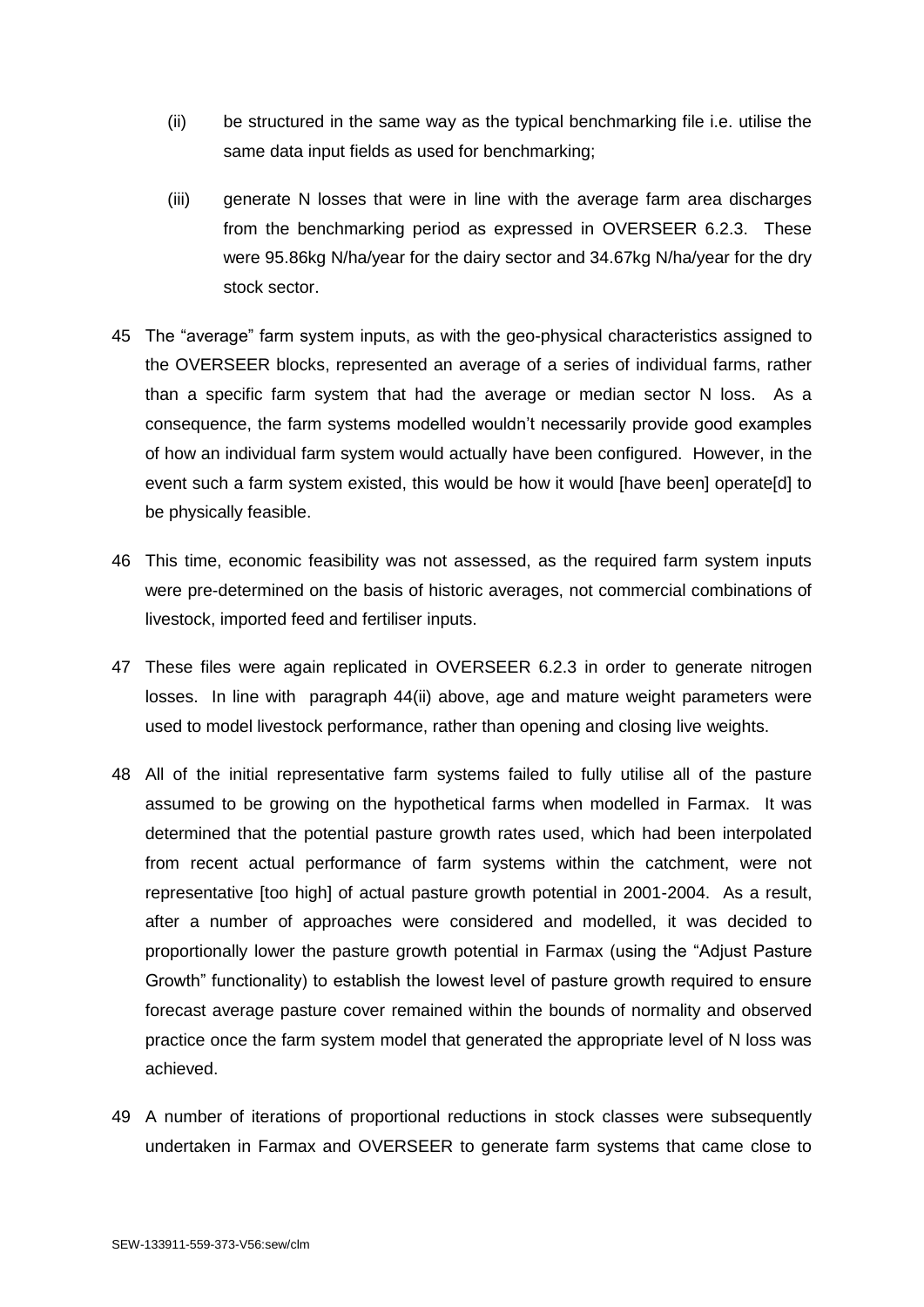their desired sector average N losses. Other key input parameters (crop areas, fertiliser and feed inputs) were left unchanged from the BOPRC supplied data

- 50 Annual nitrogen leaching for the revised dairy sector file is estimated in Overseer 6.2.3 at 9,545kg N, versus the "target" of 9,586kg N - a variance of +0.4%.
- 51 Annual nitrogen leaching for the revised drystock sector file is estimated in Overseer 6.2.3 at 3,424kg N, versus the "target" of 3,467kg N - a variance of 43kg N or-1.2%.

### *Discussion*

- 52 After accounting for [known] differences in file structure of the original [2032 average loss] reference files, beta testing by the BOPRC in 2015 (summarised in Mr MacCormick's evidence) made it apparent that variation between the [future] farm systems modelled for the reference file and the historic farm systems represented in the benchmark data was resulting in variation in how N losses from the respective files tracked each other through version change.
- 53 With benchmark data anchoring the sector range allocation framework, the impact of not addressing this residual "error" in the relativity between reference and benchmark N losses could, depending on the nature of a given science change or modelling bug, potentially result in either the temporary erosion of N reduction targets or the temporary erosion of a farmer's NDA. Neither outcome is likely to be desirable in the interests of water quality, equity and certainty for farmers.
- 54 In both the original and the revised [sector benchmark average] reference file concept, the models represent "average" Rotorua dairy and dry stock farms in a geophysical sense. The revised reference file construction takes that concept a step further and attempts to represent "average" benchmarked Rotorua farms in farm system sense as well.
- 55 There is a risk in trying to incorporate or utilise all possible farm system components and stock types in a reference file on the basis that this would create a nonsensical and unfeasible system. Doing so, in our opinion, would also start to erode the basic premise that OVERSEER (and indeed most models) needs to adhere to being the use of "actual and reasonable inputs". We continue to subscribe to this view.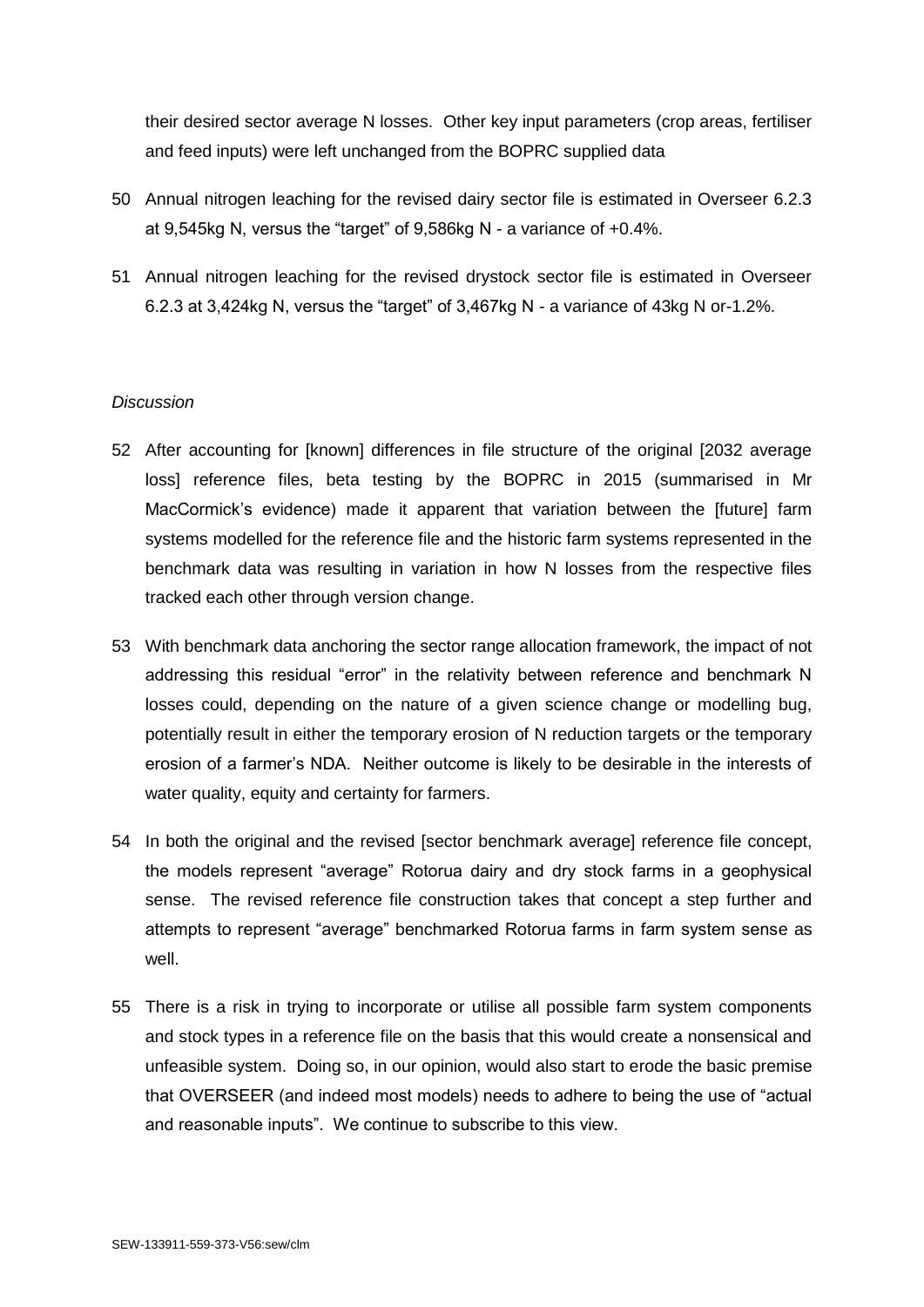- 56 The revised "benchmark" reference files, as created, could be considered a further step towards this catch-all model and a progression away from a realistic farm system. However, we are still comfortable with the changes to the reference file approach for the following reasons:
	- (i) The farm system input parameter data used to develop the underlying Farmax models is derived from real data, albeit at a catchment scale rather than an individual farm level. This also mirrors the use of catchment level geophysical input parameters in the modelling.
	- (ii) The recreated Farmax files for the each of the sector models still forecast appropriate average pasture covers over the year and the associated supplementary feed and nitrogen fertiliser usage is sensible and reflects local practice as regards timing and quantum.
	- (iii) All of the individual livestock policies modelled are realistic and reflective of average district practice.

# *Conclusion – Part II*

- 57 The basis for the use of a reference file within the allocation framework is an attempt to anchor the relativity over time of permitted N losses allocated to properties, both within and between sectors, without the necessity of having to continually reassess allocations.
- 58 It has been possible to develop feasible farm models to use as reference files; models representative of catchment-wide sector benchmark average farm systems that generate N losses in OVERSEER 6.2.3 closely in-line with actual sector average N losses from the benchmarking period and also potential "future" (2032) systems than generate N losses in line with average sector NDAs.
- 59 Since undertaking the report research I have had the opportunity to read the evidence of Mr MacCormick dated January 2017,(including in particular paragraphs 45-58), and to discuss the application and outcome of the proposed new reference files with him. As a consequence of this it is my opinion that the revised "sector benchmark average" files will deliver improved relativity with benchmarked N losses through OVERSEER version change, and that they will therefore provide a better option for use in the framework than those originally developed in August 2015.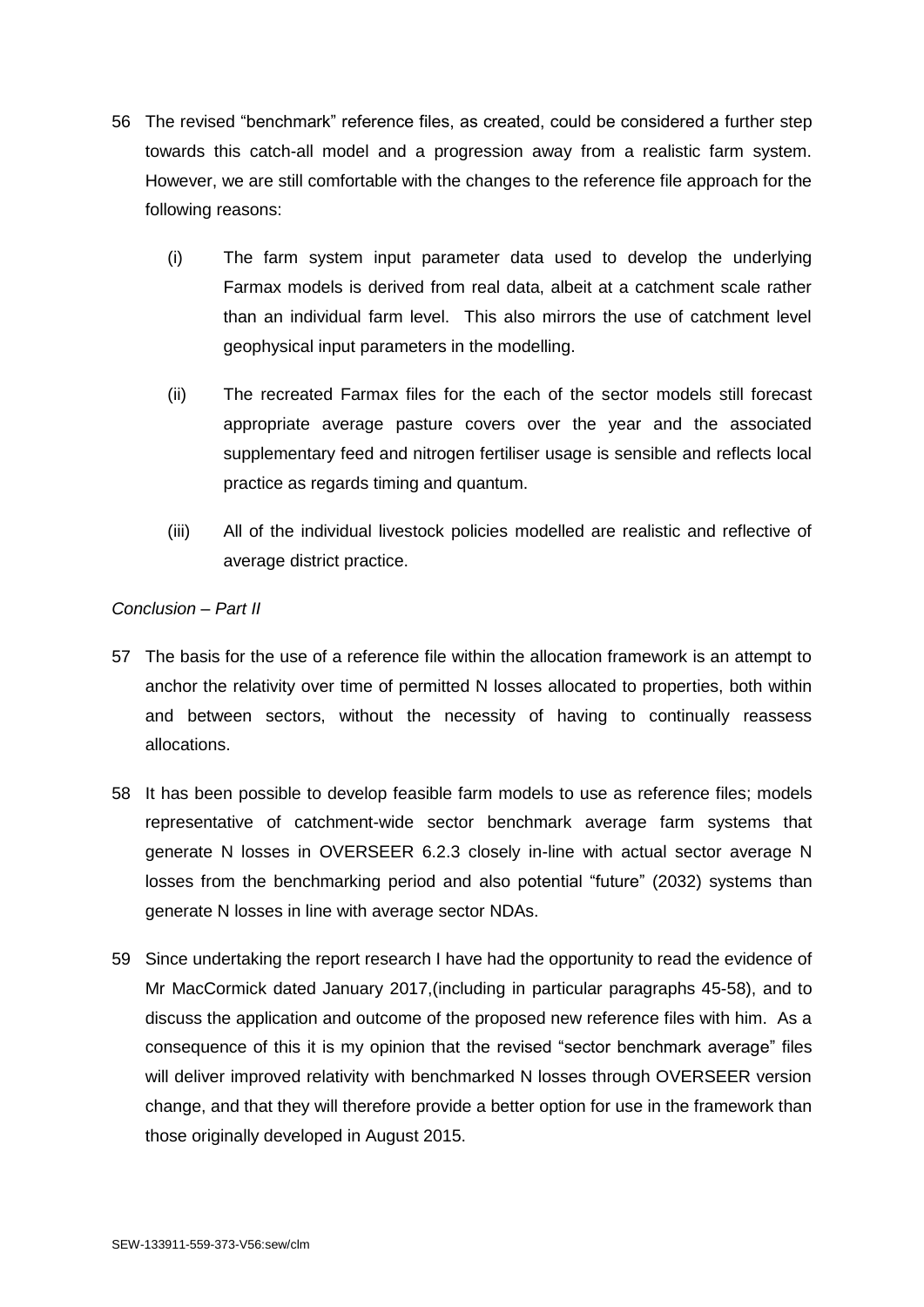#### **Conclusion - overall**

- 60 The N loss restrictions placed on farm properties in the Lake Rotorua catchment through the sector range allocation proposed in PC10 will, in my opinion, have a variable impact on the [operating] profitability of farm businesses.
- 61 Most of the dairy farm systems (based on the case studies), irrespective of their relative productivity, are likely to have their financial performance (EBIT) negatively affected to some degree by the proposed N limits
- 62 However, it is extremely difficult to definitively identify the broad profit impact of these proposed N limits on non-dairy pastoral farms. It would appear that [predominantly] dairy support farms are most likely to experience reduced operating profit as a result of the PC10 allocation. In comparison, mixed sheep, beef and/or deer farm systems will, on average, have a greater capacity to reduce N losses before profitability is negatively affected.
- 63 Based on the sheep, beef and deer case studies examined, this higher level of financial resilience appears to be due to a greater potential for productivity gains identified within the non-dairy farm systems, a lower required sector reduction (17.2%) and greater flexibility within the mix of livestock production systems available to these farms.
- 64 However, it is apparent that the N loss limits proposed under PC10 will potentially limit the ability of a farm system to change in response to changes in market prices in order to maximise profitability. This includes changing land use to a more intensive and higher value activity.
- 65 Given the likely economic impacts of the PC10 N loss allocation on farm businesses, delivering certainty around allocation is critical to allow farmers to make medium to long term decisions within their businesses, particularly as regards capital investment and major farm system design.
- 66 On the basis that such N loss limits are to be allocated using the proposed sector range approach, which is anchored by historic [benchmarked] sector N losses, the use of a "sector benchmark average" reference file appears to provide the best option for maintaining the relativity (and certainty) of allocation both between sectors and within sectors as OVERSEER changes through time.